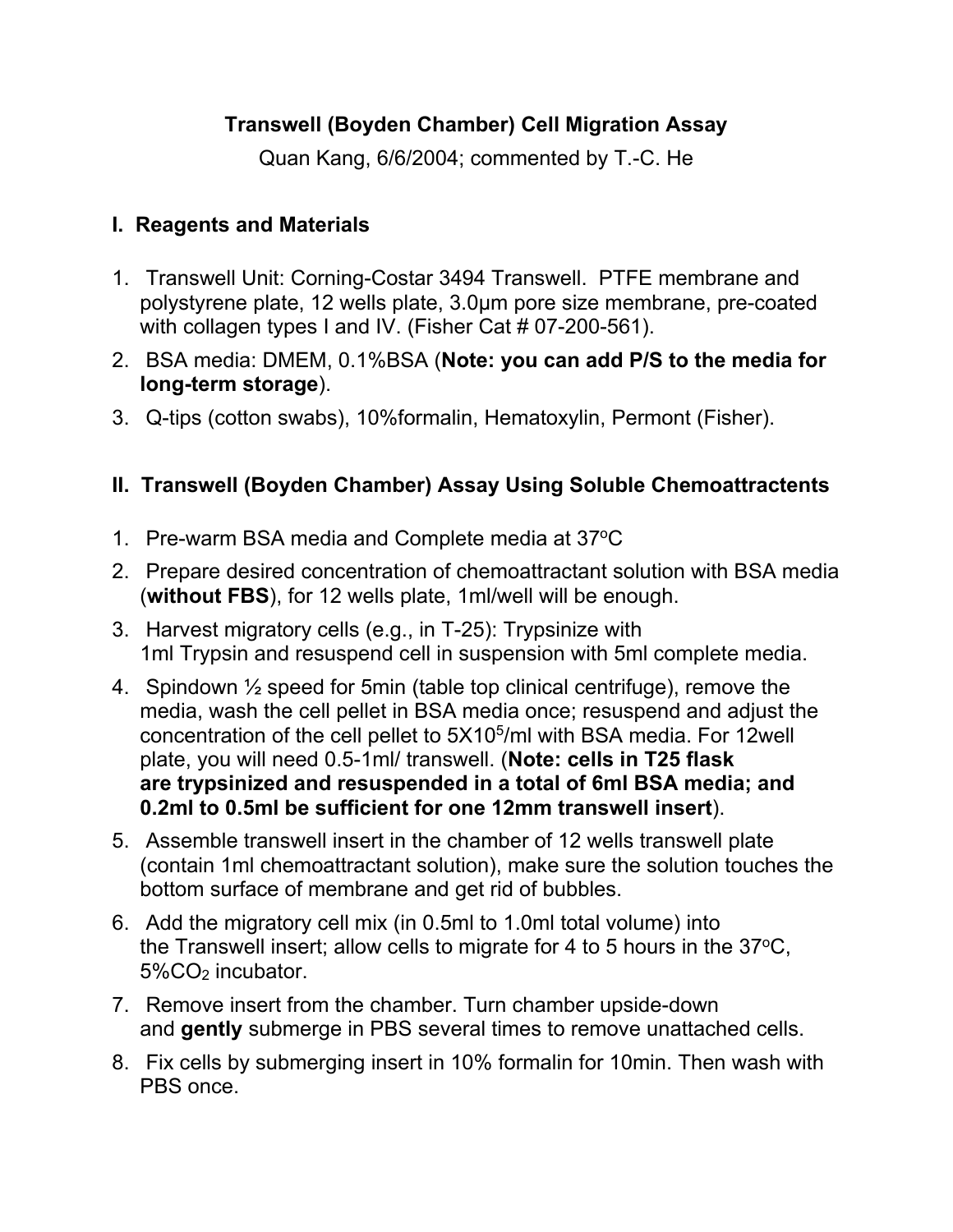- 9. Stain cells by soaking insert in hematoxylin for 30min (or overnight), then wash the insert **gently** several times with tap water to remove excess stain.
- 10.Remove cells from unmigrated (top) side by **gently** scrapping this side with a wet Q-tip/cotton swab. Make sure wiping all cells out in this (top) side. Allow the membrane to dry.
- 11.Cut out membrane from insert with the migrated side down to a glass slide. Add a few drops of Permont onto the membrane and cover it with cover slide evenly.
- 12.Count migrated cells on a grid under high power (e.g., x20 or x30). You usually need to count **5 to 10 high power fields** (HPFs) to determine the average cell number migrated per HPF.

## **III. Transwell (Boyden Chamber) Assay Using Monolayer Cells Expressing Soluble Chemoattractents**

*Note: This protocol is designed to test whether pre-seeded cells in the bottom chamber (a.k.a., Chemoattractant Producing Cells, CPCs) can express certain secreted factors to attract cells in the top chamber (i.e., Transwell insert).*

- 1. Plate CPCs in the bottom chamber (i.e., 12-well Transwell Plate) (**Note: In fact, the regular 12-well plate can accommodate the Transwell insert as well**) the day before the migration assay. Depending on your experiments, you can use 293 or HCT116 cells as CPCs because they are easy to be transfected. We usually use **HCT116** cells for **adenovirus infections** (e.g., with AdBMPs, or AdWnt3A, etc) using the following schedule: *plate HCT116 cells in complete medium in early morning (i.e., 8:00AM) for 4-6 hours; add adenovirus for additional 4-6 hours; at the end of the day (i.e., >6:00PM), wash the infected cells with BSA media twice, and add 1.0ml BSA media to each well; incubate at 37C 5%CO2 overnight*.
- 2. In next morning (e.g., around 10-11AM), pre-warm BSA media and Complete media at 37oC incubator (**Note: it is more desirable that aliquots of the above media are pre-equilibrated in the 37C 5%CO2 incubator**).
- 3. Harvest migratory cells (e.g., in T-25): Trypsinize with 1ml Trypsin and resuspend cell in suspension with 5ml complete media.